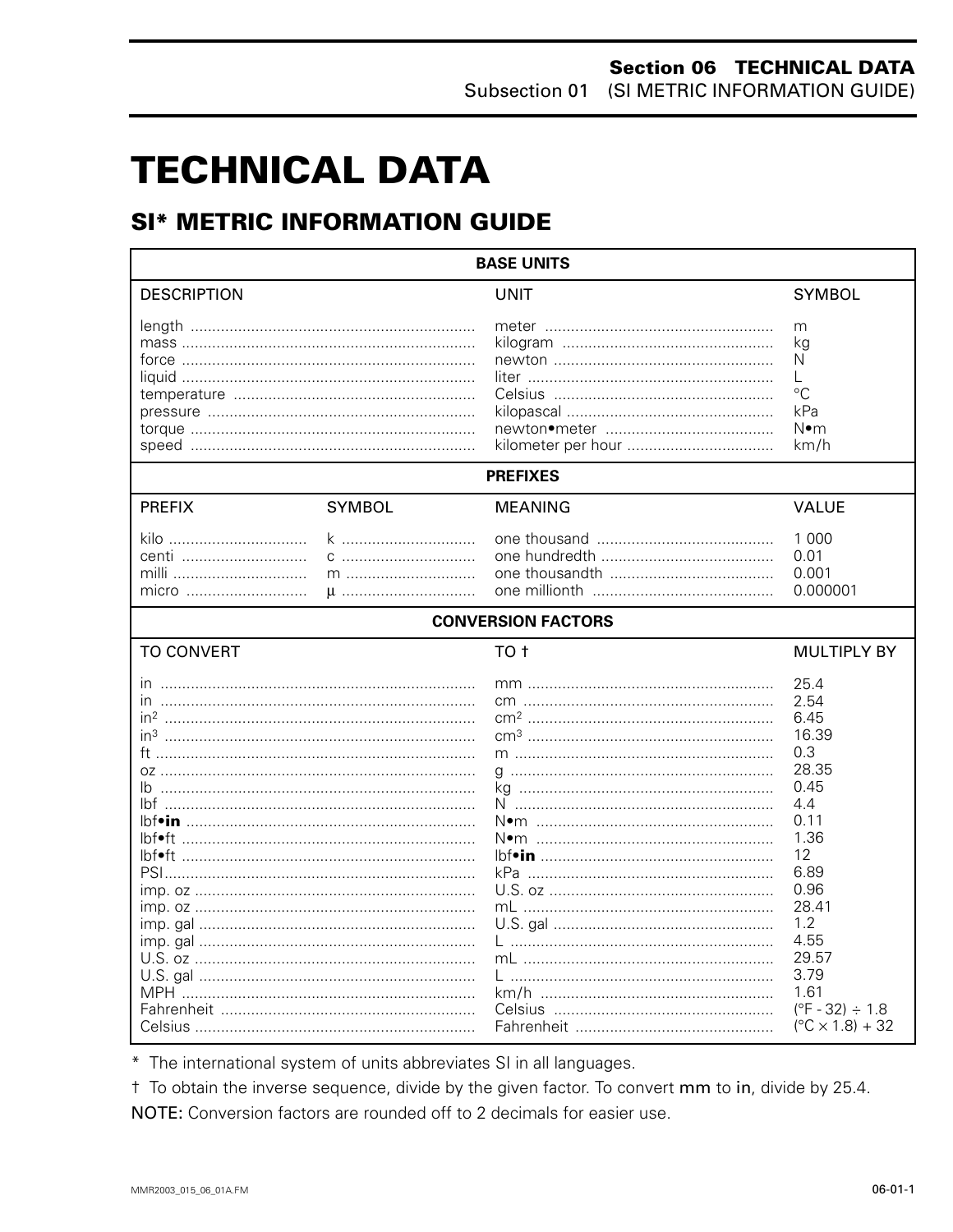#### **Section 06 TECHNICAL DATA** Subsection 02 (ENGINES)

|  | Vehicle model                                                  |                                                         |                                                |                            | <b>LEGEND 800</b><br>SE SDI<br>(CAN./U.S.)                | <b>GRAND TOURING 800</b><br>SE SDI<br>(CAN./U.S.)         |
|--|----------------------------------------------------------------|---------------------------------------------------------|------------------------------------------------|----------------------------|-----------------------------------------------------------|-----------------------------------------------------------|
|  | <b>ENGINE TYPE</b>                                             |                                                         |                                                |                            | 793                                                       | 793                                                       |
|  | <b>Number of Cylinders</b>                                     |                                                         |                                                |                            | $\overline{2}$                                            | $\overline{2}$                                            |
|  | Bore<br>$mm$ (in)                                              |                                                         |                                                |                            | 82.00 (3.228)                                             | 82.00 (3.228)                                             |
|  | Stroke<br>$mm$ (in)                                            |                                                         |                                                |                            | 75.70 (2.980)                                             | 75.70 (2.980)                                             |
|  | Displacement<br>$cm3$ (in <sup>3</sup> )                       |                                                         |                                                |                            | 799.20 (48.77)                                            | 799.20 (48.77)                                            |
|  | <b>Compression Ratio</b><br>± 0.5                              |                                                         |                                                |                            | 12.0                                                      | 12.0                                                      |
|  | Maximum Power Engine Speed 1<br>$± 100$ RPM                    |                                                         |                                                |                            | 7850                                                      | 7850                                                      |
|  | 1 <sup>st</sup> /2 <sup>nd</sup><br><b>Piston Ring Type</b>    |                                                         |                                                |                            | ST/N.A.                                                   | ST/N.A.                                                   |
|  |                                                                | Ring End Gap                                            | New<br>Wear Limit                              | $mm$ (in)<br>$mm$ (in)     | 0.4(0.016)<br>1.0(0.039)                                  | 0.4(0.016)<br>1.0(0.039)                                  |
|  |                                                                | Ring/Piston Groove Clearance                            | New<br>Wear Limit                              | $mm$ (in)<br>$mm$ (in)     | 0.05(0.0020)<br>$0.2$ (.0079)                             | 0.05(0.0020)<br>0.2(0.0079)                               |
|  |                                                                | Piston/Cylinder Wall Clearance                          | New<br>Wear Limit                              | $mm \pm (in)$<br>$mm$ (in) | $0.125 \pm 0.023$ (.0049 $\pm$ .0009)<br>$0.20$ $(.0079)$ | $0.125 \pm 0.023$ (.0049 $\pm$ .0009)<br>$0.20$ $(.0079)$ |
|  |                                                                | Connecting Rod Big End Axial Play                       | New<br><b>Wear Limit</b>                       | $mm$ (in)<br>$mm$ (in)     | 0.39(.0154)<br>1.2(0.0472)                                | 0.39(0.0154)<br>1.2(0.0472)                               |
|  |                                                                | Maximum Crankshaft End-play 2<br>$mm$ (in)              |                                                |                            | 0.3(0.012)                                                | 0.3(0.012)                                                |
|  | Maximum Crankshaft Deflection at PTO<br>$mm$ (in)              |                                                         |                                                |                            | 0.06(0.0024)                                              | 0.06(0.0024)                                              |
|  |                                                                | <b>Magneto Generator Output</b>                         |                                                | W                          | 480                                                       | 480                                                       |
|  |                                                                | Ignition Type                                           |                                                |                            | <b>CDI</b>                                                | CDI                                                       |
|  |                                                                | Spark Plug Make and Type                                |                                                |                            | <b>NGK BR9ECS</b>                                         | <b>NGK BR9ECS</b>                                         |
|  |                                                                | Spark Plug Gap                                          |                                                | $± 0.05$ mm ( $± .002$ in) | $0.8(.032)$ 3                                             | $0.8(0.032)$ 3                                            |
|  |                                                                | Trigger Coil 4                                          |                                                | Ω                          | $190 - 300$                                               | $190 - 300$                                               |
|  |                                                                | Generating Coil ④                                       | Low Speed                                      | $\Omega$                   | N.A.                                                      | N.A.                                                      |
|  |                                                                |                                                         | <b>High Speed</b>                              | Ω                          | N.A.                                                      | N.A.                                                      |
|  |                                                                | Lighting Coil 4                                         |                                                | $\Omega$                   | $0.145 - .185$                                            | $0.145 - .185$                                            |
|  |                                                                | High Tension Coil 4                                     | Primary                                        | Ω                          | N.A.                                                      | N.A.                                                      |
|  |                                                                |                                                         | Secondary                                      | $k\Omega$                  | N.A.                                                      | N.A.                                                      |
|  | <b>Throttle Body Type</b>                                      |                                                         |                                                |                            | Dell'Orto without IACV                                    | Dell'Orto without IACV                                    |
|  | <b>Idle Speed</b>                                              |                                                         |                                                | $± 200$ RPM                | 1500                                                      | 1500                                                      |
|  | Gas Type/Pump Octane Number                                    |                                                         |                                                |                            | Unleaded/87                                               | Unleaded/87                                               |
|  |                                                                | Gas/Oil Ratio                                           |                                                |                            | Injection                                                 | Injection                                                 |
|  | Type                                                           |                                                         |                                                |                            | Liquid                                                    | Liquid                                                    |
|  |                                                                | Axial Fan Belt Adjustment                               | Deflection                                     | $mm$ (in)                  | N.A.                                                      | N.A.                                                      |
|  |                                                                |                                                         | Force                                          | kg (lbf)                   | N.A.                                                      | N.A.                                                      |
|  | $^{\circ}$ C ( $^{\circ}$ F)<br>Thermostat Opening Temperature |                                                         |                                                |                            | 42 (108)                                                  | 42 (108)                                                  |
|  | kPa (PSI)<br><b>Radiator Cap Opening Pressure</b>              |                                                         |                                                |                            | 90 (13)                                                   | 90(13)                                                    |
|  | Drive Pulley Retaining Screw                                   |                                                         |                                                |                            | $\circledS$                                               | $\circledS$                                               |
|  | <b>Exhaust Manifold Nuts or Bolts</b>                          |                                                         |                                                |                            | 22 (16)                                                   | 22 (16)                                                   |
|  |                                                                | <b>Magneto Ring Nut</b>                                 |                                                | 125 (92)                   | 125 (92)                                                  |                                                           |
|  | ENGINE COLD<br>N•m (lb•ft)                                     | M <sub>6</sub><br><b>Crankcase Nuts or Screws</b><br>M8 |                                                |                            | 9(7)<br>29 (21)                                           | 9(7)<br>29 (21)                                           |
|  |                                                                |                                                         | <b>Crankcase/Engine Support Nuts or Screws</b> |                            | 35 (26)                                                   | 35(26)                                                    |
|  | <b>Cylinder Head Screws</b>                                    |                                                         |                                                |                            | 29 (21)                                                   | 29 (21)                                                   |
|  | Crankcase/Cylinder Nuts or Screws                              |                                                         |                                                |                            | 40 (29)                                                   | 40 (29)                                                   |
|  | Axial Fan Shaft Nut                                            |                                                         |                                                |                            | N.A.                                                      | N.A.                                                      |

N.A.: Not applicable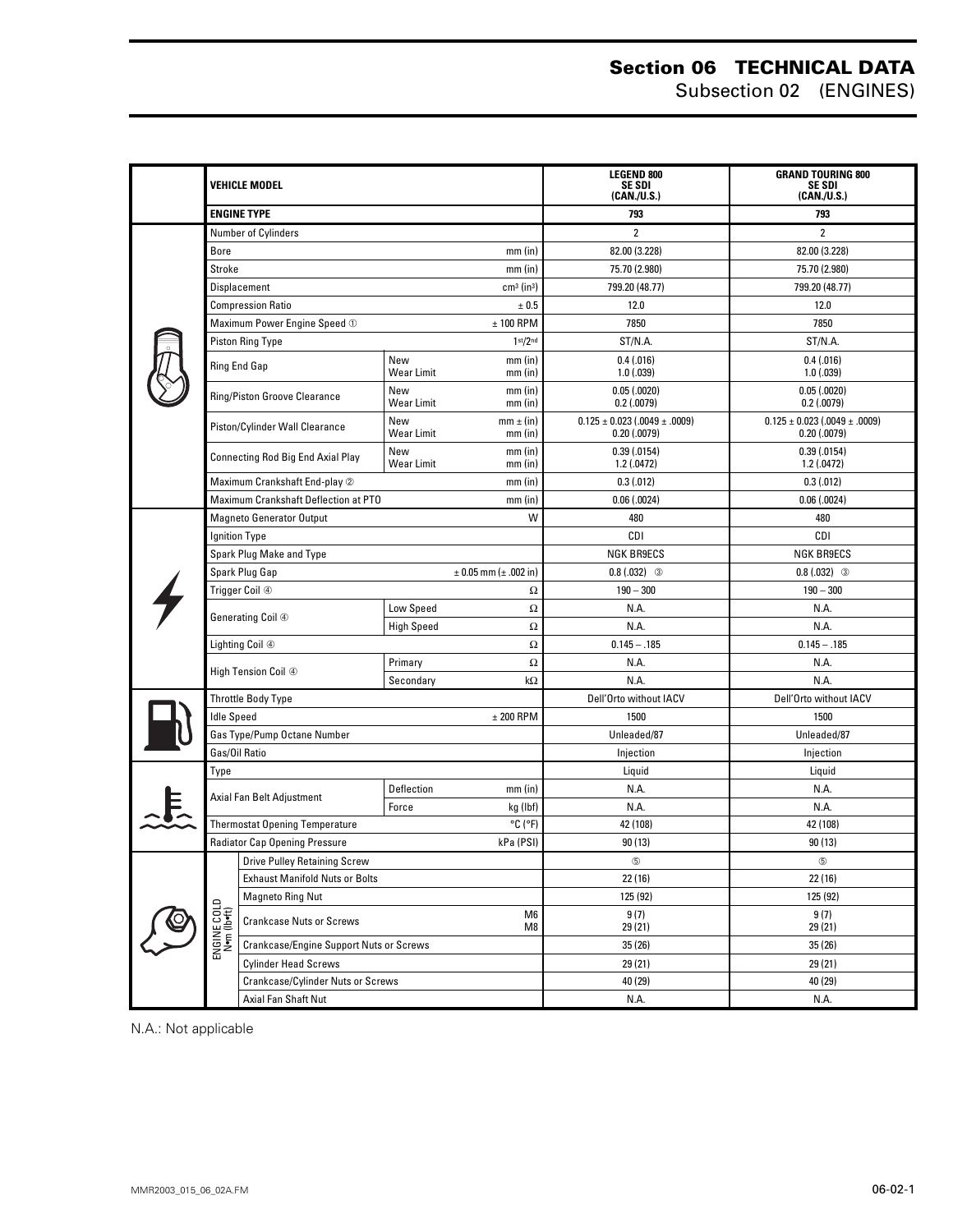#### **Section 06 TECHNICAL DATA** Subsection 03 (VEHICLES)

|  | <b>VEHICLE MODEL</b><br><b>ENGINE TYPE</b>    |                                                       |             |                           | <b>LEGEND 800</b><br>SE SDI<br>(CAN./U.S.) | <b>GRAND TOURING 800</b><br>SE SDI<br>(CAN./U.S.) |
|--|-----------------------------------------------|-------------------------------------------------------|-------------|---------------------------|--------------------------------------------|---------------------------------------------------|
|  |                                               |                                                       |             |                           | 793                                        | 793                                               |
|  | <b>Chain Drive Ratio</b>                      |                                                       |             |                           | 26/43                                      | 24/43                                             |
|  |                                               | Pitch<br>in                                           |             | 3/8                       | 3/8                                        |                                                   |
|  | Chain                                         | Type/Links Qty/Plates Qty                             |             |                           | Silent 76/13                               | <b>Silent 74/13</b>                               |
|  |                                               | <b>Type of Drive Pulley</b>                           |             |                           | TRA III                                    | TRA III                                           |
|  |                                               | Ramp Identification and Roller Pin Type               |             |                           | 414 <sup>O</sup>                           | 414 <sup>O</sup>                                  |
|  |                                               | <b>Calibration Screw Position or Calibration Part</b> |             |                           | 3                                          | 3                                                 |
|  | <b>Drive Pulley</b>                           | <b>Spring Color</b>                                   |             |                           | <b>Blue /Yellow</b>                        | <b>Blue /Yellow</b>                               |
|  |                                               | Spring Length<br>$mm$ (in)                            |             |                           | 115(4.5)                                   | 115(4.5)                                          |
|  |                                               | <b>Clutch Engagement</b><br>$± 100$ RPM               |             |                           | 3600                                       | 3600                                              |
|  |                                               | Type                                                  |             |                           | <b>HPVSA</b>                               | <b>HPVSA</b>                                      |
|  | <b>Driven Pulley</b>                          | <b>Spring Preload</b><br>$\pm$ 0.7 kg ( $\pm$ 1.5 lb) |             |                           | N.A.                                       | N.A.                                              |
|  |                                               | Cam Angle                                             |             | Degree                    | 47/44                                      | 47/44                                             |
|  | <b>Pulley Distance</b>                        | Ζ                                                     |             | $± 0.5$ mm ( $± .020$ in) | 20 (.787)                                  | 20 (.787)                                         |
|  | Offset                                        | Χ                                                     |             | $± 0.5$ mm ( $± .020$ in) | 37 (1.457)                                 | 37 (1.457)                                        |
|  |                                               | $Y - X$                                               | MIN. - MAX. | $mm$ (in)                 | $0.75 - 2.25$ (.029 - .089)                | $0.75 - 2.25$ (.029 - .089)                       |
|  | Drive Belt Part Number (P/N)                  |                                                       |             |                           | 417 300 166                                | 417 300 166                                       |
|  | Drive Belt Width (new) 2                      |                                                       |             | $mm$ (in)                 | 37.7 (1.484)                               | 37.7 (1.484)                                      |
|  | <b>Drive Belt Adjustment</b>                  |                                                       | Deflection  | $± 5$ mm ( $± .197$ in)   | 32 (1.260)                                 | 32 (1.260)                                        |
|  |                                               |                                                       | Force 3     | kg (lbf)                  | 11.3(25)                                   | 11.3(25)                                          |
|  |                                               | Width                                                 |             | $mm$ (in)                 | 381 (15.0)                                 | 381 (15.0)                                        |
|  |                                               | $mm$ (in)<br>Length                                   |             | 3074 (121)                | 3455 (136.024)                             |                                                   |
|  | Track                                         | Profile Height                                        |             | $mm$ (in)                 | 22.34 (.880)                               | 22.34 (.880)                                      |
|  |                                               | Adjustment                                            | Deflection  | $mm$ (in)                 | $30 - 35(1 - 3/16 - 1 - 3/8)$              | $30 - 35$ (1-3/16 - 1-3/8)                        |
|  |                                               |                                                       | Force 4     | kg (lbf)                  | 7.3(16)                                    | 7.3(16)                                           |
|  | <b>Suspension Type</b>                        |                                                       | Track       |                           | <b>SC-10 III</b>                           | <b>SC-10 III</b>                                  |
|  |                                               |                                                       | Ski         |                           | ADSA                                       | ADSA                                              |
|  | $mm$ (in)<br>Length                           |                                                       |             |                           | 2801 (110.276)                             | 3039 (119.646)                                    |
|  | Width                                         |                                                       |             | $mm$ (in)                 | 1213 (47.756)                              | 1213 (47.756)                                     |
|  | Height                                        |                                                       |             | $mm$ (in)                 | 1232 (48.5)                                | 1409 (55.5)                                       |
|  | Ski Stance (carbide to carbide)               |                                                       |             | $mm$ (in)                 | 1195 (47)                                  | 1195 (47)                                         |
|  | <b>Toe-out and Camber</b>                     |                                                       |             | $mm$ (in)<br>degree       | 0(0)<br>0                                  | 0(0)<br>0                                         |
|  | Mass (dry)                                    |                                                       |             | kg (lb)                   | 239 (525)                                  | 258 (568)                                         |
|  | <b>Ground Contact Area</b>                    |                                                       |             | $cm2$ (in <sup>2</sup> )  | 6910.2 (1071.083)                          | 7556.7 (1177.382)                                 |
|  | <b>Ground Contact Pressure</b><br>kPa (PSI)   |                                                       |             |                           | 3.39 (.492)                                | 3.33(0.483)                                       |
|  | <b>Frame Material</b>                         |                                                       |             |                           | Aluminum                                   | Aluminum                                          |
|  | <b>Bottom Pan Material</b>                    |                                                       |             |                           | <b>Impact Copolymer</b>                    | <b>Impact Copolymer</b>                           |
|  | <b>Hood Material</b>                          |                                                       |             |                           | <b>RRIM Polyurethane</b>                   | <b>RRIM Polyurethane</b>                          |
|  | V/A.h<br>Battery                              |                                                       |             |                           | 12/18                                      | 12/18                                             |
|  | W<br>Headlight                                |                                                       |             |                           | H4 60/55                                   | H4 60/55                                          |
|  | W<br><b>Taillight and Stoplight</b>           |                                                       |             |                           | 8/27                                       | 8/27                                              |
|  | W<br><b>Tachometer and Speedometer Bulbs</b>  |                                                       |             |                           | 3                                          | 3                                                 |
|  |                                               | <b>Fuel and Temperature Gauge Bulbs</b>               |             | W                         | 3                                          | 3                                                 |
|  |                                               | <b>Starter Solenoid</b><br>А                          |             |                           | 30                                         | 30                                                |
|  | Fuse                                          | <b>Fuel Level Sensor</b><br>А                         |             |                           | 0.25                                       | 0.25                                              |
|  | <b>Fuel Tank</b><br>L (U.S. gal)              |                                                       |             |                           | 39 (10.3)                                  | 39 (10.3)                                         |
|  | mL (U.S. oz)<br>Chaincase                     |                                                       |             |                           | 250 (8.5)                                  | 250 (8.5)                                         |
|  | L (U.S. oz)<br>Cooling System 5               |                                                       |             |                           | 3.8(128.5)                                 | 4.0 (135.3)                                       |
|  | <b>Injection Oil Reservoir</b><br>L (U.S. oz) |                                                       |             |                           | 3.5(118.4)                                 | 3.5(118.4)                                        |

N.A.: Not applicable